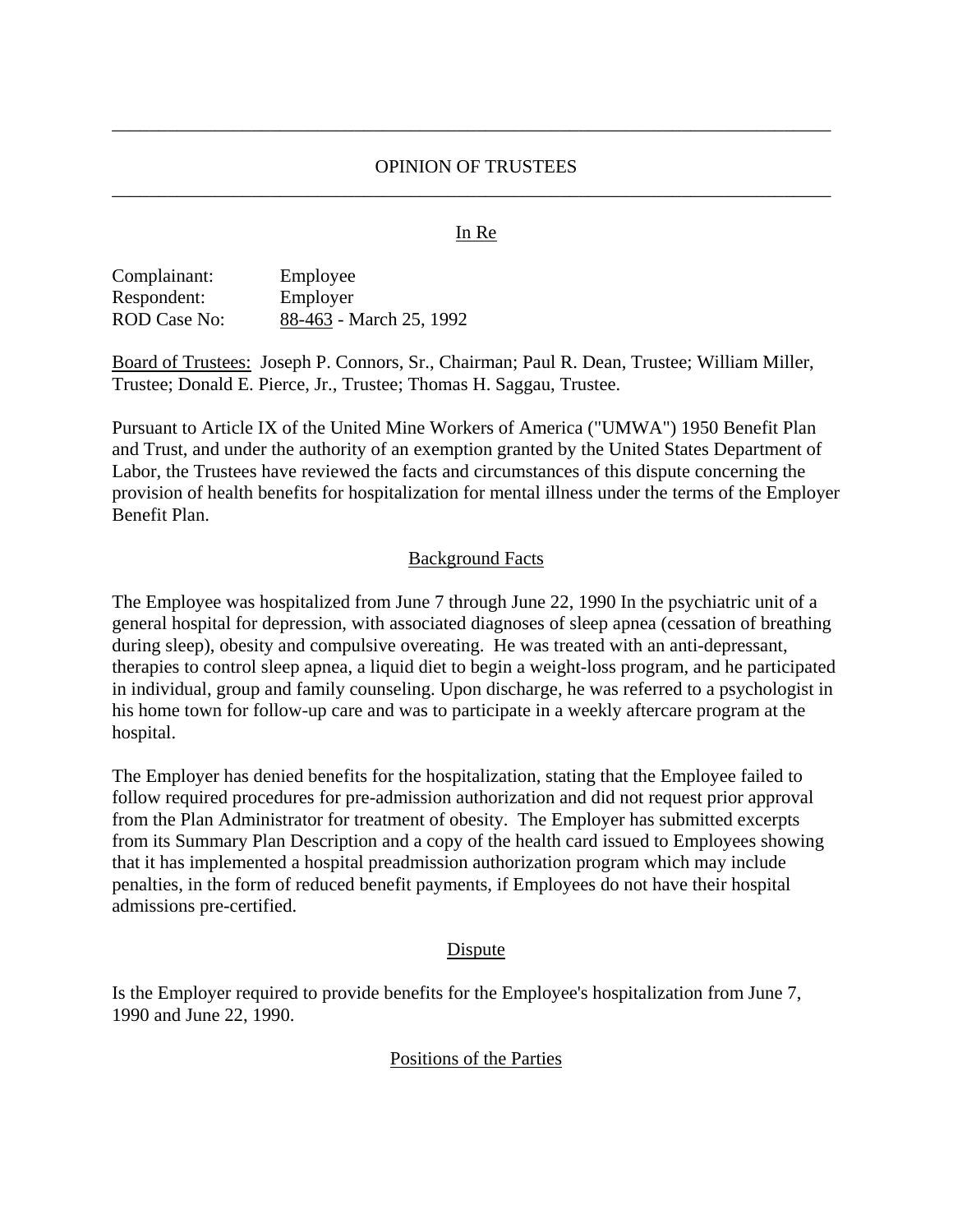Opinion of Trustees Resolution of Dispute Case No. 88-463 Page 2

Position of the Employee: The Employer is required to provide benefits for the Employee's hospitalization because the primary reason for the hospitalization was depression, and hospital staff had called the number provided on the Employee's insurance card at the time of admission and verified coverage for psychiatric hospitalization for up to 30 days.

Position of the Employer: The Employer is not required to provide benefits for the Employee's hospitalization because the Employee failed to obtain pre-admission authorization as required. In addition, the Employee's diagnoses were obesity and depression; benefits for treatment of obesity are not provided because the Employee did not obtain prior approval of the Plan Administrator and benefits for treatment of depression are not provided because the Employee did not follow the proper pre-certification procedures. The Employer maintains that verification of coverage by a claim representative does not constitute pre-admission authorization or prior approval of the Plan Administrator.

# Pertinent Provisions

The Introduction to Article III of the Employer Benefit Plan provides in pertinent part:

Covered services shall be limited to those services which are reasonable and necessary for the diagnosis or treatment of an illness or injury and which are given at the appropriate level of care, or are otherwise provided for in the Plan. The fact that a procedure or level of care is prescribed by a physician does not mean that it is medically reasonable or necessary or that it is covered under this Plan.

Article III. A. (1)(e) of the Employer Benefit Plan states in pertinent part:

(e) Mental Illness

Benefits are provided for up to a maximum of 30 days for a Beneficiary who is confined for mental illness in a hospital by a licensed psychiatrist.

Article III. A. (10) (b) and (g) of the Employer Benefit Plan state in pertinent part:

(b) Administration

The Plan Administrator is authorized to promulgate rules and regulations to implement and administer the Plan, and such rules and regulations shall be binding upon all persons dealing with the Beneficiaries claiming benefits under this Plan.

## (g) Explanation of Benefits (EOB), Cost Containment and Hold Harmless

2. (i) Regarding health care cost containment, designed to control health care costs and to improve the quality of care without any reduction of plan coverage or benefits, the Trustees of the UMWA Health and Retirement Funds are authorized to establish programs of optional in-patient hospital pre-admission and length of stay review, optional second surgical opinions, and case management and quality care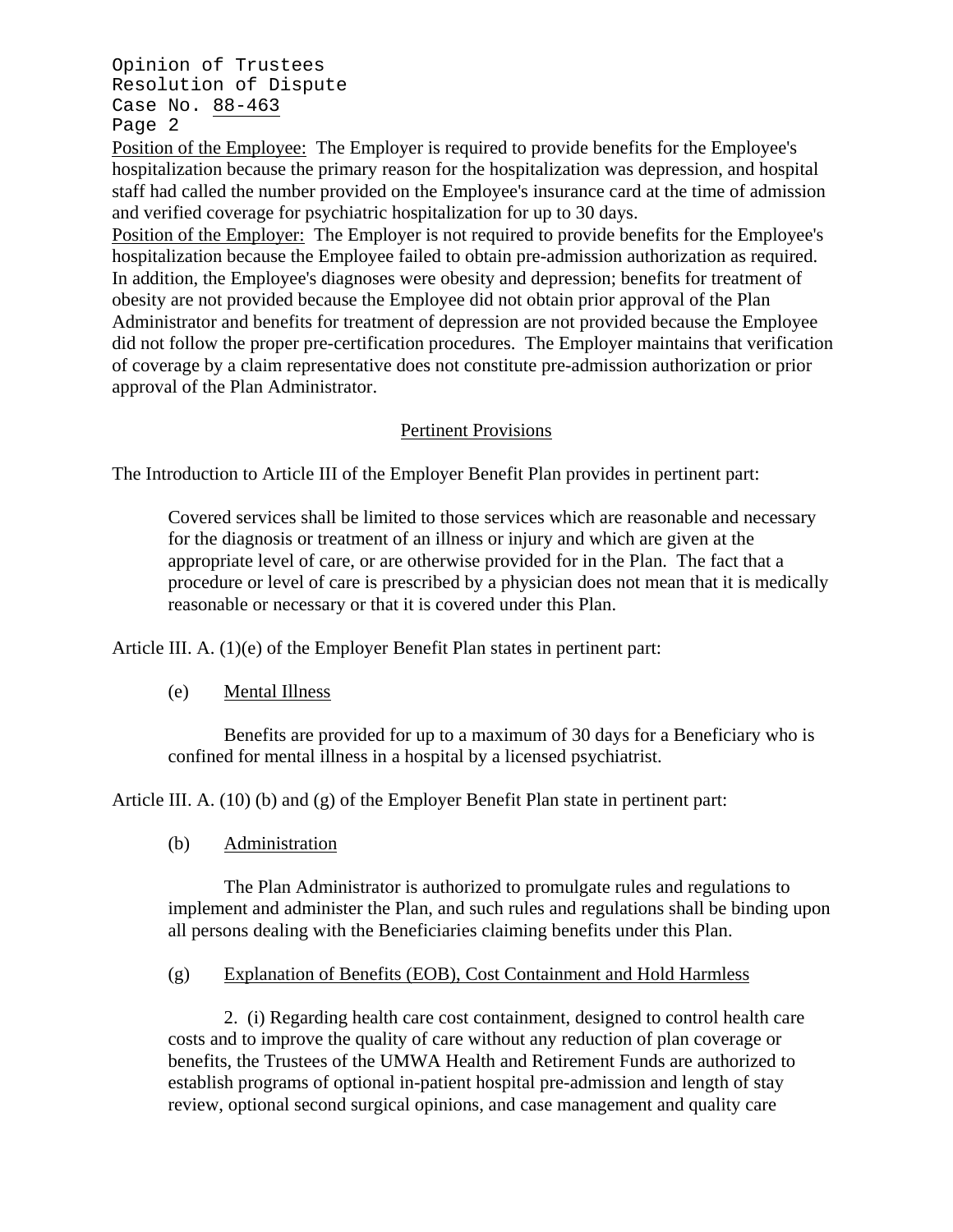Opinion of Trustees Resolution of Dispute Case No. 88-463 Page 3

...

programs, and are to establish industry-wide reasonable and customary schedules for reimbursement of medical services at the 85th percentile (except when actual charges are less), and other cost containment programs that result in no loss or reduction of benefits to participants...

(iii) Disputes shall continue to be resolved in accordance with Article  $XX$  (e)(6) of the Wage Agreement.

(iv) It is expressly understood that nothing contained in this Section shall diminish or alter any rights currently held by the Employer in the Administration of this Plan.

(v) Consistent with Article XX (12) of the 1984 and 1988 Wage Agreements, this Section in no way authorizes or implies a reduction of benefits or additional costs for covered services provided or relieves the Employer of any obligation set forth in Article XX of the Wage Agreement.

3. The Employer and the UMWA agree that excessive charges and escalating health costs are a joint problem requiring a mutual effort for solution. In any case in which a provider attempts to collect excessive charges or charges for services not medically necessary, as defined in the Plan, from a beneficiary, the Plan Administrator or his agent shall, with the written consent of the Beneficiary, attempt to resolve the matter, either by negotiating a resolution or defending any legal action commenced by the provider. Whether the Plan Administrator or his agent negotiates a resolution of a matter or defends a legal action on a Beneficiary's behalf, the Beneficiary shall not be responsible for any legal fees settlements, judgments or other expenses in connection with the case, but may be liable for any services of the provider which are not provided under the Plan. The Plan Administrator or his agent shall have sole control over the conduct of the defense, including the determination of whether the claim should be settled or an adverse determination should be appealed.

Article III. A. (11) (a) 25. of the Employer Benefit Plan states:

- (11) General Exclusions
	- (a) In addition to the specific exclusions otherwise contained in the Plan benefits are also not provided for the following:

25. Charges for treatment of obesity, except for pathological, morbid forms of severe obesity (200% or more of desirable weight) when prior approval is obtained from the Plan Administrator.

## Discussion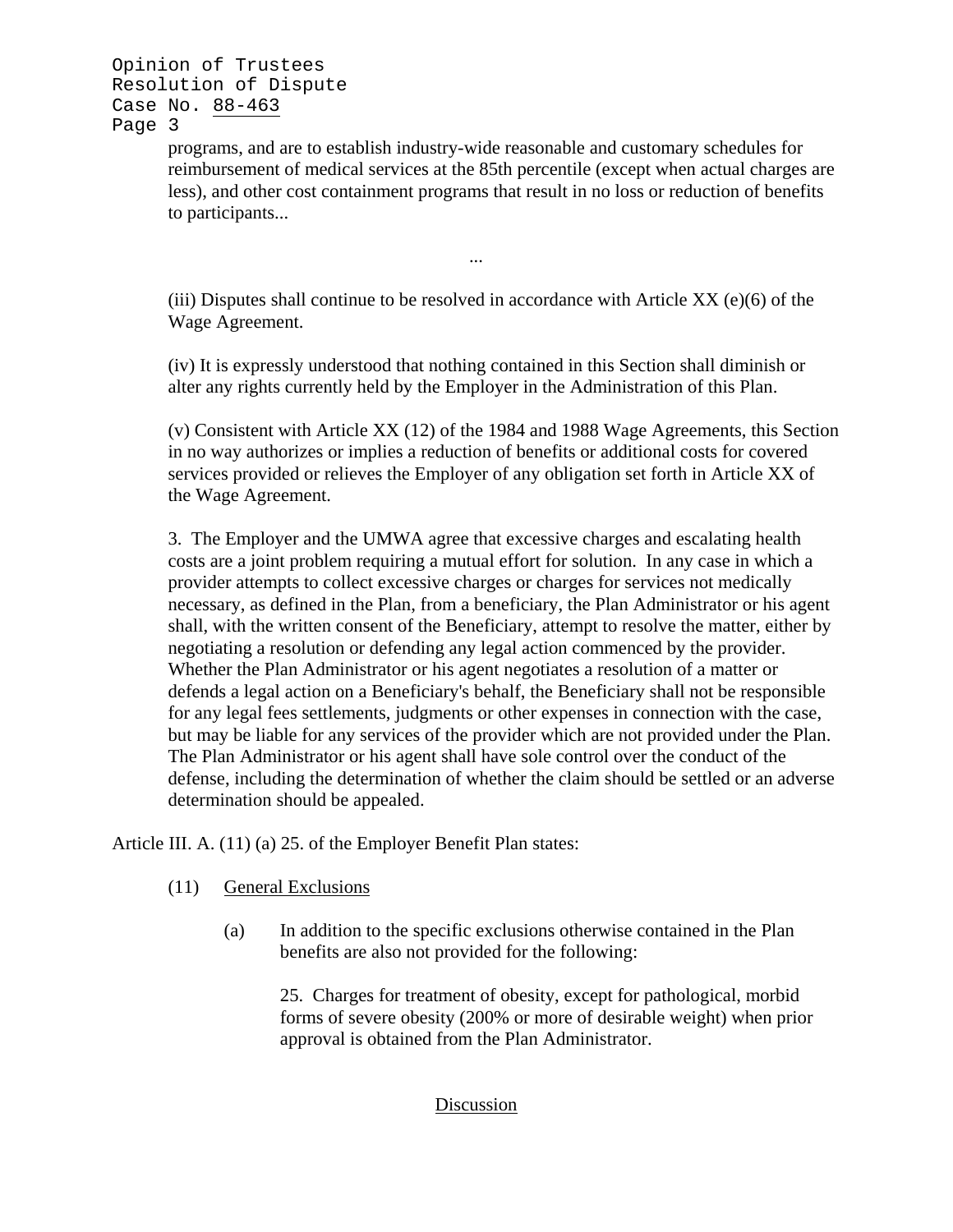Opinion of Trustees Resolution of Dispute Case No. 88-463 Page 4

Under Article III. A. (1)(e) of the Employer Benefit Plan, benefits are provided for inpatient hospital admissions for treatment of mental illness. Those admissions must be medically necessary, reasonable and appropriate, as stated in the Introduction to Article III of the Plan. Pursuant to Article III. A. (10) (b) and the cost containment provisions of the Plan, Employer are authorized to implement procedures to insure that the hospital admissions for which they pay benefits are medically necessary, and it is reasonable for such procedures to include hospital admission pre-authorization programs. Article III. A. (10)(g) 2. (v) provides, however, that the Plan "in no way authorizes or implies a reduction of benefits or additional costs for covered services or relieves the Employer of any obligation set forth in Article XX of the Wage Agreement". In Article III. A. (1)(g) 3. of the Plan, the Employers further agree to establish Hold Harmless programs to insure that the burden of cost containment efforts is not shifted to beneficiaries.

The Employee in this case was admitted by a psychiatrist to a psychiatric unit of a general hospital for a period of 15 days. The Employer has denied benefits on the basis that the hospitalization was not preauthorized as required by the Employer. While the Plan provides for the establishment of cost containment programs such as the hospital admission pre-authorization program implemented by the Employer, there is no provision which authorizes the imposition of penalties on beneficiaries for failure to comply with such programs. Therefore, the Employer cannot deny benefits to the Employee for failing to obtain pre-authorization for his medically necessary hospital admission on June 7, 1990.

The Employer also has denied benefits on the grounds that the Employee's treatment included treatment of obesity and prior approval was not requested from the Plan Administrator as required under Article III. A. (11) 25. Hospital records submitted in this case show that the Employee was admitted to a psychiatric unit for treatment of depression and the course of treatment ordered by the admitting psychiatrist was consistent with the diagnosis. While the records show that the Employee weighed 565 pounds at the time of his admission, there is no indication that the primary purpose of the admission was for weight loss. Moreover, the Employee has stated that he has paid the charges for the liquid diet plan that he was placed on during the hospitalization. Because the Employee was not hospitalized specifically for the treatment of obesity, but rather for the treatment of his depression, the prior approval requirement of Article III. A. (11) (a) 25. is not applicable to the hospitalization in this case.

## Opinion of the Trustees

The Employer is required to provide benefits for the Employee's psychiatric hospitalization consistent with the terms of Article III. A. (1)(e) of the Employer Benefit Plan. If any of the charges in question are determined to be either excessive or for services which were not